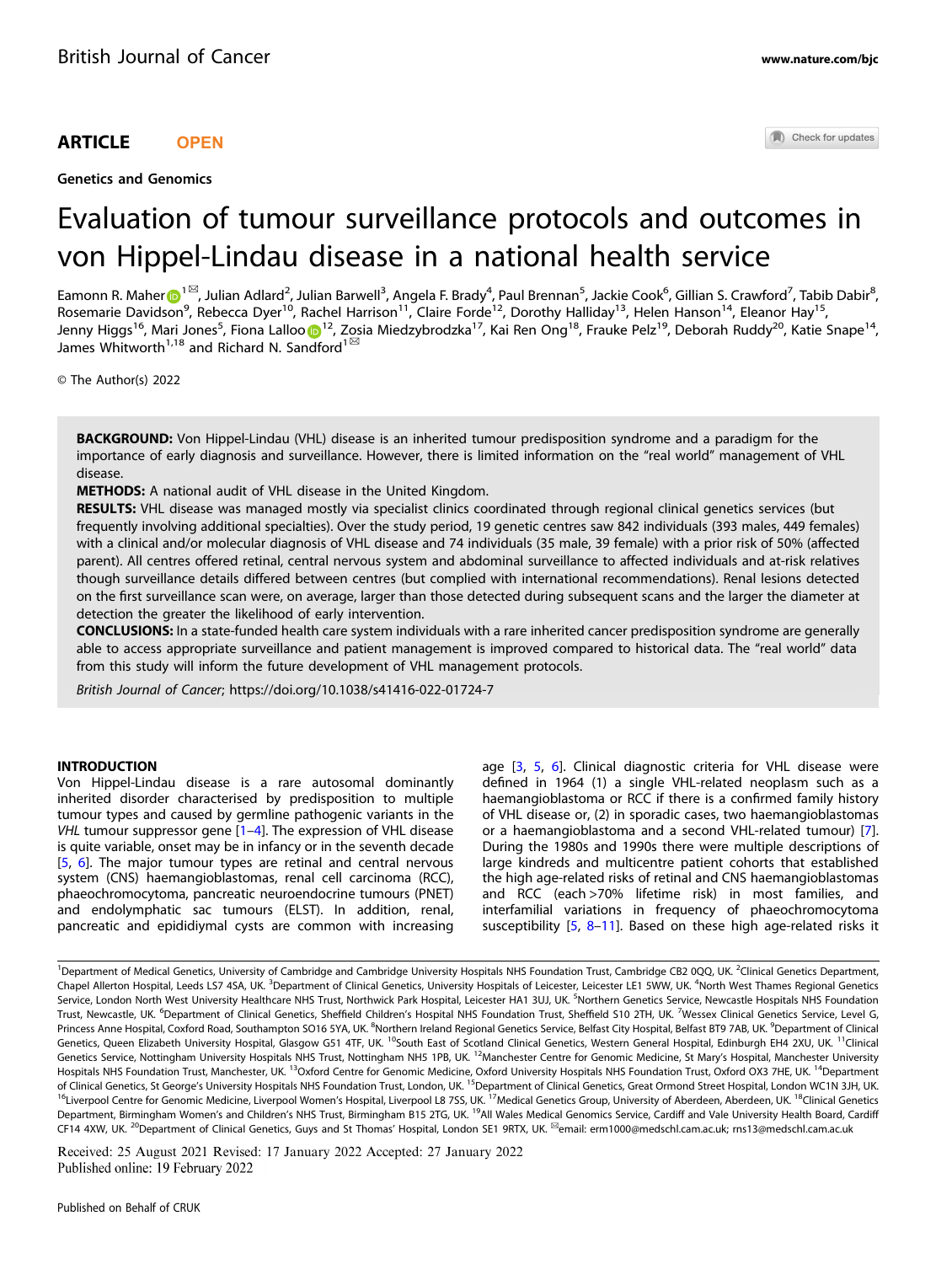$\overline{2}$ 

was suggested that affected individuals and their at-risk relatives should be offered regular surveillance to detect complications (especially retinal haemangioblastomas and RCC) at an early stage in order to reduce morbidity and mortality [\[5,](#page-5-0) [12](#page-5-0)]. Subsequently it was reported that the adoption of surveillance programmes was associated with an increase in the proportion of retinal haemangioblastoma that were detected at an early (asymptomatic) stage, a reduction in the age at diagnosis of RCC and increased survival  $[13, 14]$  $[13, 14]$  $[13, 14]$ . With the adoption of annual renal surveillance, it was recognised that RCC could be detected at an early stage and monitored until they reached a diameter of 3 cm before surgical treatment, with minimal risk of metastatic disease [[15,](#page-5-0) [16](#page-5-0)]. Furthermore as there is a high risk of further ipsilateral and contralateral RCC, the recommended management is nephron-sparing subtotal nephrectomy (or localised ablation using RFA or cryosurgery) in order to preserve renal function for as long as possible [[16](#page-5-0), [17\]](#page-5-0).

The identification of the VHL tumour suppressor gene in 1993 and the subsequent characterisation of >1000 germline pathogenic variants has enabled genetic diagnosis and presymptomatic testing to be made available to most affected families and facilitates early diagnosis, particularly in those without a family history (up to 20% of probands result from de novo mutations) [[1](#page-4-0), [18](#page-5-0), [19\]](#page-5-0). Pre-symptomatic testing is offered from early childhood and there is a high uptake, with those relatives who test negative being released from annual surveillance programmes and so increasing the cost-effectiveness of surveillance [\[20\]](#page-5-0). Over the past two decades there has been a general consensus among expert opinions of the value of surveillance to detect VHL-related complications early (particularly for ocular and renal tumours) though the details (e.g. age at which screening is commenced and imaging modalities) can vary between centres and countries [\[2](#page-4-0), [4,](#page-5-0) [21](#page-5-0), [22\]](#page-5-0). However, there is little information on the "real world" implementation of such surveillance programmes within large countries and the extent of inter-centre variability (and its consequences). To address this knowledge deficit an audit was initiated to define the characteristics of services for patients and families with VHL disease across the United Kingdom (population ~65,110,000 Office for National Statistics 2016). Here we report the findings of this survey.

## METHODS Audit details

Twenty-two regional genetics centres were contacted and asked to complete a standardised questionnaire (see Supplementary material) to collect data on relevant individuals who have been under follow-up for all or part of the period 2012–2017. Individuals were included in the audit if (a) they had a clinical and/or molecular diagnosis of VHL disease or (b) they were at 50% risk of inheriting VHL disease and had not undergone predictive genetic testing. A clinical diagnosis of VHL is defined according to the criteria specified in Genereviews: [https://www.ncbi.nlm.nih.gov/](https://www.ncbi.nlm.nih.gov/books/NBK1463/) [books/NBK1463/\)](https://www.ncbi.nlm.nih.gov/books/NBK1463/): 1. A simplex case (i.e. an individual with no known family history of VHL syndrome) presenting with two or more characteristic lesions (two or more haemangioblastomas of the retina, spine, or brain or a single haemangioblastoma in association with a visceral manifestation (e.g. renal cell carcinoma, adrenal or extra-adrenal phaeochromocytoma, endolymphatic sac tumour (ELST), or neuroendocrine tumour of the pancreas (pNET)) and 2. an individual with a positive family history of VHL disease in whom one or more of the following syndrome manifestations was present: retinal haemangioblastoma, spinal or cerebellar haemangioblastoma, adrenal or extra-adrenal pheochromocytoma, renal cell carcinoma, multiple renal and pancreatic cysts). Patient identifiable data was not collected.

The audit was carried out against screening guidelines published Maher et al. [\[2](#page-4-0)]. These screening guidelines were selected because (a) they had been published and widely read several years before the study period and (b) they were from a European group and would more closely reflect medical practice in the UK than recommendations from USA groups.

Screen for retinal angioma. Annual ophthalmic examinations (direct and indirect ophthalmoscopy), beginning in infancy or early childhood.

Screen for CNS haemangioblastoma. MRI scans of the head for every 12–36 months, beginning in adolescence.

Screen for renal cell carcinoma and pancreatic tumours. MRI (or ultrasound) examinations of the abdomen every 12 months, beginning from the age of 16 years.

Screen for phaeochromocytoma. Annual blood pressure monitoring and 24-h urine studies for catecholamine metabolites. More intense surveillance (e.g. annual measurement of plasma normetanephrine levels, adrenal imaging, beginning from the age of 8 years should be considered in families at high-risk for phaeochromocytoma).

#### Statistical analysis

*t*-testing and  $\chi^2$  analysis were performed as appropriate. Statistical significance was designated as 5%.

## RESULTS

## Organisation of NHS specialist services for VHL disease

Twenty-two Regional Genetics Centres were contacted to participate in the national audit and completed the audit questionnaire (see Supplementary material). Four centres reported that they did not have a formal VHL surveillance clinic (one because of low numbers, one because there were two clinics running at other hospitals in their region and two undertook individual non-specialist clinic reviews). Of the 18 formal surveillance clinics for which information was obtained, 16 were led by the clinical genetics service and two by the endocrinology service. Of the clinical genetics service led clinics, most (11/16) were multidisciplinary. The most frequent specialties represented in the multidisciplinary clinics were ophthalmology  $(n = 8)$ , endocrinology  $(n = 4)$ , urology  $(n = 3)$  followed by paediatrics, neurology, nephrology, radiology (each  $n = 1$ ).

## Characteristics of individuals attending NHS specialist services for VHL disease

Data were obtained from 22 UK regional genetics centres. Overall 842 individuals (393 males, 449 females) with a clinical and/or molecular diagnosis of VHL disease attended one of the centres over the audit period (2012–2017). A pathogenic VHL variant had been detected in 750 individuals but not in 64 (diagnostic rate 92%). In addition, 74 individuals (35 male, 39 female) with a prior risk of 50% (affected parent) were also seen. Individuals at 50% risk were screened as per individuals with confirmed VHL disease in all centres until (a) their status was resolved by genetic testing or (b) they reached the age at which screening was discontinued if no evidence of VHL disease had appeared. The age at which screening was discontinued varied between 40 and 65 years with a median age of 50 years.

The number of individuals seen at each centre ranged from 1 to 101 (mean 38.2, median  $=$  33). The UK population in 2016 was 65.11 million ([www.ons.gov.uk](http://www.ons.gov.uk)) giving a maximum prevalence of 1.29 per 100,000 population (1 per 77,340) but excluding the patients from the two regions where data ascertainment appeared to be incomplete gave an estimated maximum prevalence of 1.4 per 100,000 population (1 per 71,480). Counting half of the individuals at 50% prior risk further increased this to 1.46 per 100,000 population (1 per 68,493).

There were 33 deaths over the study period (mean age at death 50.4 years, range 25–82 years) and 17 deaths were considered to be related to a complication of, or treatment for, VHL disease (mean age at death 48.3 years, range 25 to 68 years). For 11 cases, mean age at death 58.8 years, range 40 to 82 years, the cause of death was not considered to be linked to VHL disease (e.g. myocardial infaction) and for 5 cases the relationship to VHL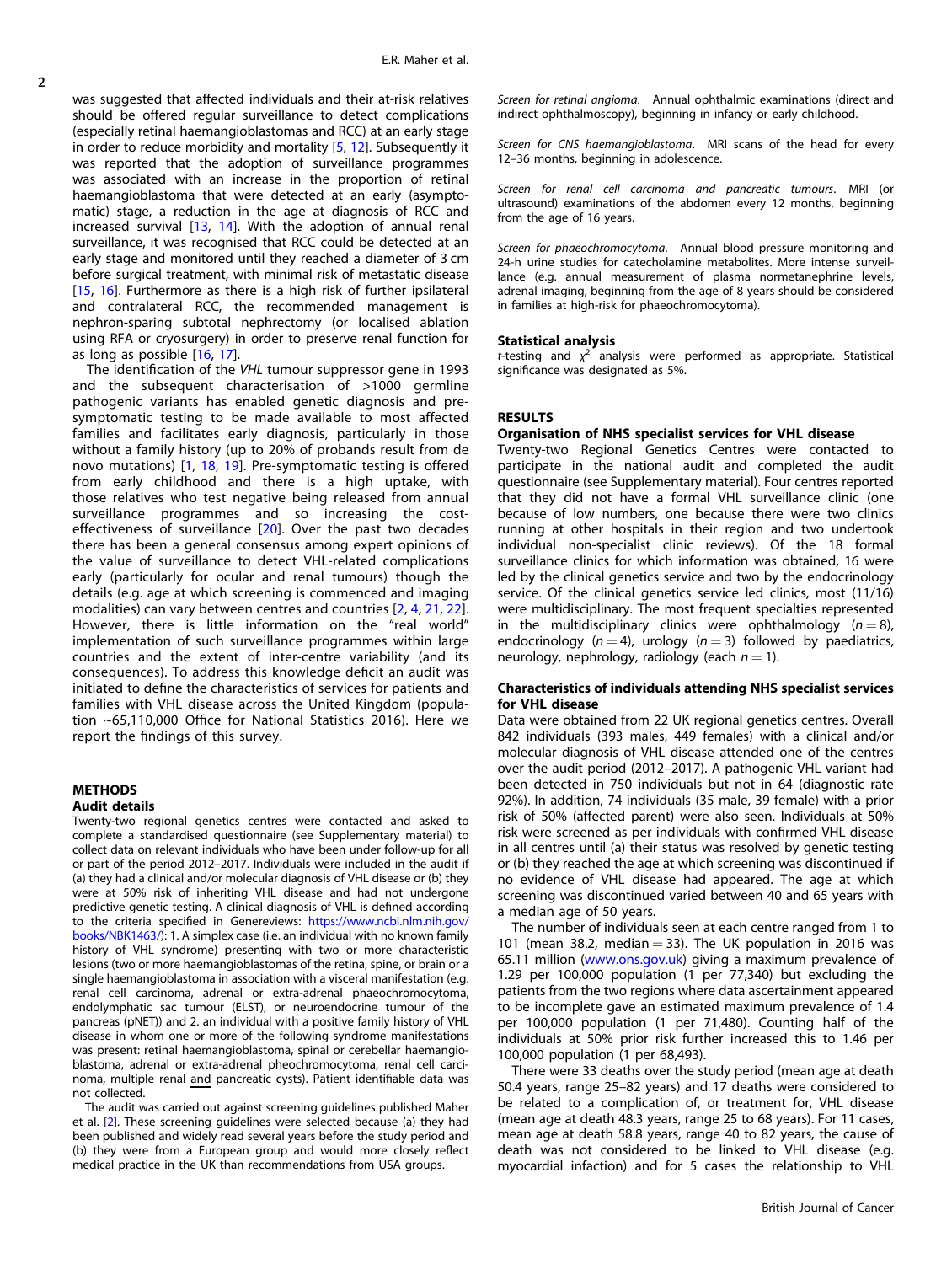## <span id="page-2-0"></span>Surveillance programmes in clinical genetics centres offering VHL disease surveillance

Retinal haemangioblastoma. Using the standard recommendation of "annual ophthalmic examinations (direct and indirect ophthalmoscopy), beginning in infancy or early childhood", the majority (15/18) centres met the audit standard with most centres (13/18) commenced retinal surveillance at age 5 years (two centres started earlier (age 2 or 3 years)) but three centres started later (e.g. 5–8 years, 5–10 years or 7–10 years).

Central nervous system haemangioblastoma. The surveillance recommendation that responses were assessed against was "MRI scans of the head for every 12–36 months, beginning in adolescence". All centres offered some surveillance for cerebellar and spinal haemangioblastomas, though there were inter-centre variations according to whether regular surveillance was performed (for brain in 16 centres for spinal cord in 13 centres) or just a baseline MRI (for brain and spinal cord in 5 centres at median age 16 years (range 11–18 years). The first CNS MRI scan was generally performed 14 to 16 years (58% of centres, range 8–18 years). For those centres that performed regular MRI scans the most common interval was 36 months for both brain and spine (88% and 92% of centres).

Abdominal imaging. To detect renal cell carcinoma and pancreatic tumours the selected surveillance protocol recommended "MRI (or ultrasound) examinations of the abdomen every 12 months, beginning from the age of 16 years" [\[2\]](#page-4-0). Only one genetics centre did not commence abdominal imaging at age 16 years (MRI was offered from 18 years) but 12 centres offered abdominal imaging from an earlier age (youngest age 8 years). The imaging modality varied between centres e.g. MRI only ( $n = 9$ ), ultrasonography only (with CT/MRI for suspected lesions) ( $n = 6$ ) or combinations (e.g. alternating) of ultrasound and MRI ( $n = 6$ ).

Phaeochromocytoma and paraganglioma (PPGL) surveillance. All centres offered biochemical testing (urine or plasma catecholamine measurements) usually commencing between 5 and 10 years of age (age 11 in one centre). Several centres commented that they commenced surveillance earlier for "higher risk" cases (e.g. family history of PPGL and/or known PPGL-associated VHL variant).

#### Renal cell carcinomas in VHL disease

Over the study period, 242 RCC were detected in 170 individuals (35 with multiple lesions (median 2, maximum 7 tumours)). The mean age at detection of a RCC was 39.4 years (SD  $\pm$  12.7) and the mean maximum diameter of the lesion when detected was  $2.16 \pm$ 1.24 cm. 53 lesions in 31 patients were detected on the first renal imaging (mean maximum diameter  $3.07 \pm 1.28$ . This mean maximum diameter of lesions detected on the first renal scan was significantly larger than those that were detected in subsequent scans (mean maximum diameter of  $1.88 \pm 1.11$  cm  $(t = 6.34, P < 0.0001)$ ). The most frequent imaging modality for detecting a RCC was MRI ( $n = 181$  lesion) followed computed tomography (CT) ( $n = 40$ ) and ultrasonography ( $n = 18$ ) (3 not specified). The size distribution (maximum diameter) of the renal lesions detected subdivided by modality and whether first scan or not is shown in Fig. 1.

The treatment outcome was available for 229 RCC: 51 were under observation, 134 were treated by surgical excision and 44 by ablation (radiofrequency ablation or cryoablation). For those that proceeded to surgery or ablative therapy, there was a wide variability in the timescale to intervention with 32.3% being treated within 12 months of detection and 3% more than 10 years later. The relationship between maximum diameter when





Fig. 1 Maximum diameter of renal tumours when detected according to imaging modality and whether it was the first scan of that type. a Distribution of renal tumour sizes and imaging: MRI  $(First) =$  tumours detected on first renal MRI scan in that individual;  $MRI =$  tumours detected on a MRI scan in individuals with previous MRI or CT scans; CT (First)  $=$  tumours detected on first renal CT scan in that individual;  $CT =$  tumours detected on a  $CT$  scan in individuals with previous MRI or CT scans; USS (First)  $=$  tumours detected on first renal ultrasound scan in that individual;  $USS =$  tumours detected on a renal ultrasound scan in individual with previous renal ultrasonography. b Details of imaging modality to detect tumours of different sizes (same data as in (a) but expressed as a % of total tumours of that size).

detected and outcome (intervention or no intervention) is illustrated in Fig. [2](#page-3-0). This demonstrates that, as the maximum tumour diameter increases, the number of lesions with no intervention falls and there is a trend from late to early intervention (some interventions for small RCC were probably performed when other larger tumours in the same kidney were being treated) (chi-squared testing for trend of no/very late/late/ delayed intervention versus early/very early intervention with increasing tumour diameter  $\chi^2 = 59.4$ ,  $P < 0.0001$ ).

Fifteen individuals (1.8%) developed end-stage renal failure during the study period at a mean age of 40.4 years (range 22–61 years) and 7 of these went on to have a renal transplant (at mean 37.3 years, range 29–53 years).

Central nervous system haemangioblastomas in VHL disease Over the study period, 217 haemangioblastomas were detected in 183 individuals (25 with multiple haemangioblastomas (median 2, maximum 3 tumours) at a mean age of 37.04 years (range 9–66 years). 38% of haemangioblastomas were detected following symptoms and 62% were asymptomatic and diagnosed on routine surveillance imaging. Location of the haemangioblastoma was specified for 215: 176 (82%) of haemangioblastomas were located in the cerebellum, 35 (16%) in the spine and 4 (2%) in the brain stem. The age distribution of the haemangioblastomas diagnosed in the study period (subdivided by location and symptomatic status) is shown in Fig. [3](#page-3-0).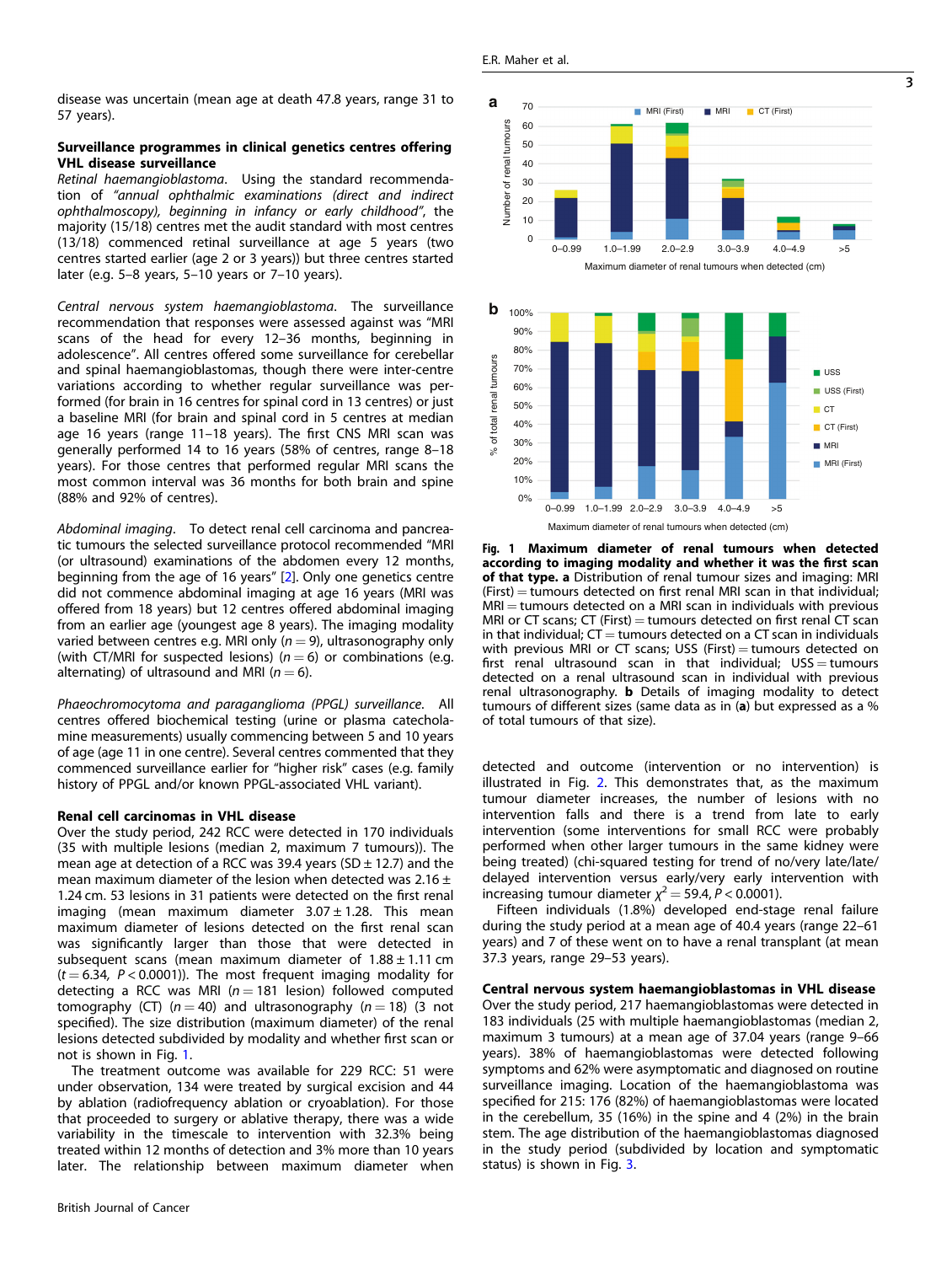

<span id="page-3-0"></span>4

Fig. 2 Outcome over the study period of detected RCC according to tumour size (maximum diameter in cm). No intervention  $=$ tumour remained under surveillance; very early intvn= proceeded to intervention (surgical removal or ablative procedure) within 12 months; early intervention = proceeded to intervention within 12–35 months of detection; delayed intervention = proceeded to intervention between ≥3 and <5 years of detection; late intervention = proceeded to intervention between  $\geq$ 5 and <10 years of detection; very late intervention = proceeded to intervention  $\geq 10$ years after detection.



Fig. 3 Age distribution of haemangioblastomas. Age distribution of cerebellar and spinal haemangioblastomas according to whether they were detected through routine surveillance (cerebellar SCR and spinal SCR) or because of symptoms (cerebellar SYM or Spinal SYM).

Pancreatic neuroendocrine tumours (PNETs) in VHL disease. A PNET was present in 36 patients (mean age  $38.5 \pm 13.2$  years) in the study period (30 with a single tumour and 6 with multiple PNETs). The earliest recorded age at diagnosis was 18 years. The mean maximum diameter at diagnosis was  $2.05 \pm 1.28$  cm; range 0.9–6.3 cm). 27 PNETs were detected by MRI and 6 and 3 by computer tomography and ultrasonography respectively. In 9 cases, the PNET was detected on the first MRI or CT scan performed (mean maximum diameter  $2.01 \pm 0.96$  cm. Nineteen patients were under surveillance, 15 had undergone surgical intervention and 3 were being managed medically e.g. lanreotide). Comparing centres that performed MRI scans at least once every two years for abdominal surveillance and those that performed less frequent MRI scans (or ultrasound only), there was a significantly increased frequency of PNET detected in the former ((6.1 and 2.6 per 100 patients respectively,  $p = 0.017$ ).

Endolymphatic sac tumours. were diagnosed in 11 patients (1.3% of the cohort) during the study period. In 3 patients the diagnosis was made in an asymptomatic individual through screening investigation and in 8 cases the patients were symptomatic at diagnosis.

## Very early age at diagnosis of VHL-related neoplasia

Surveillance programmes look to balance comprehensive early detection with cost efficiency. To identify the extent to which current surveillance recommendations might miss some unusually early presentations of VHL-related tumours, each of the centres was asked to specify the number of such cases they had seen over the study period. There was one case of a retinal haemangioblastoma and none of a CNS haemangioblastoma younger than age 5 years, two individuals with RCC were diagnosed before 18 years and 7 with phaeochromocytoma were diagnosed <10 years (youngest age 7 years).

#### **DISCUSSION**

We report the results of a national audit of VHL disease performed across 22 regional clinical genetics centres. The number of patients seen in each centre was variable with higher numbers in centres with a larger catchment area and/or longstanding dedicated specialist clinics. Within the UK there is no nationally commissioned service for VHL disease surveillance, but there was a high degree of similarity between the different regional services. In most centres the specialist clinic was led by staff from clinical genetics. This arrangement reflects the early establishment of dedicated VHL specialist clinics in some UK genetics centres [[5](#page-5-0), [12](#page-5-0), [23\]](#page-5-0) and the multisystem nature of VHL disease that means that it does not entirely fall under any specific medical or surgical specialty. We found variability in the organisation of VHL clinical services with some centres having up to four different specialties represented in their clinic, whilst other centres offered a less centralised clinic model. A multidisciplinary or "one-stop" service model can be more convenient for patients and families and reduce the number of hospital visits, though it is unknown whether such an arrangement improves clinical outcomes. With a large number of clinical specialties potentially involved in clinical care, our experience is that a key factor for an optimal service is that a named clinician coordinates their multifaceted care. This audit was completed before the COVID-19 pandemic, during which some centres adopted telemedicine approaches to clinical care. We anticipate that some of the developments put in place during the pandemic (e.g. virtual clinics and digital retinal imaging techniques [[24,](#page-5-0) [25](#page-5-0)]) might be retained in order to improve efficiency and patient compliance.

VHL disease provides an exemplar of an inherited cancer syndrome for which surveillance programmes have reduced morbidity and mortality through earlier diagnosis [[13](#page-5-0), [14,](#page-5-0) [26](#page-5-0)]. However, worldwide there is little information available on access to appropriate surveillance outside of centres with a research interest in VHL disease. We assessed the screening protocols for all the centres against that specified in a review written by an international (European) group of experts [[2\]](#page-4-0). The majority of centres audited met the selected audit standard for surveillance, but in a few centres retinal and abdominal imaging commenced later than was recommended, and not all centres offered regular ongoing brain and/or spinal cord imaging (as specified in the recommended protocol). The published surveillance programme that we selected for assessing current care made broad recommendations that would be applicable to a range of health care systems (e.g. that all patients should be offered annual abdominal imaging but the modality of imaging was not defined) [[2](#page-4-0)]. It is generally agreed that MRI is superior to ultrasonography in detecting small renal masses (though the latter is operator dependent) and that annual CT scanning should be avoided because of radiation load [[2](#page-4-0), [22](#page-5-0), [27](#page-5-0)]. We found that most, but not all centres, were offering MRI alone or alternating with ultrasonography, rather than ultrasonography alone for abdominal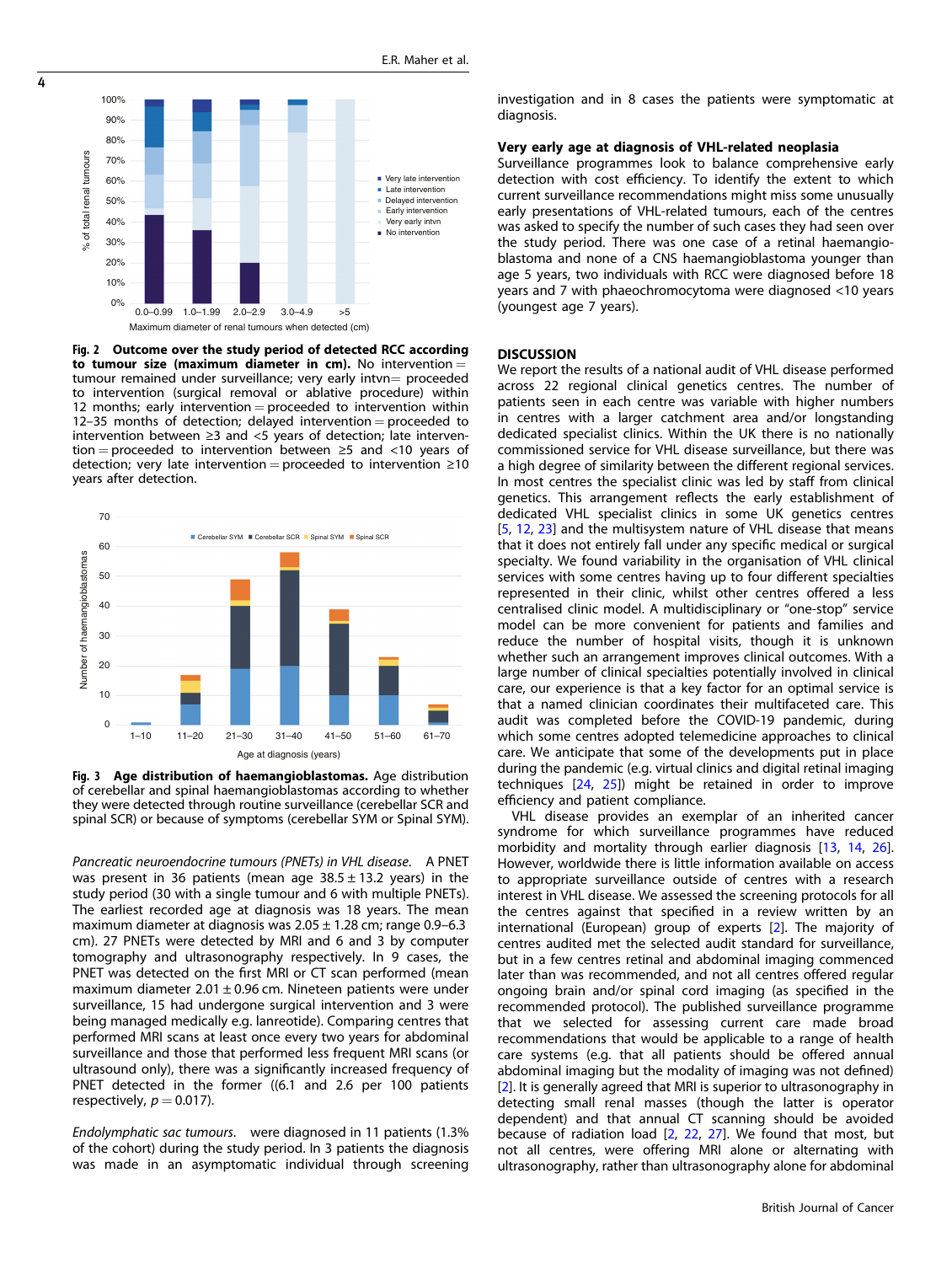<span id="page-4-0"></span>surveillance. Though it was not possible to make a direct comparison of MRI and USS for detecting small renal tumours, we note that our data suggested that renal masses are detected earlier when MRI is used for surveillance (particularly when lesions are not detected on the first scan) (see Fig. [1a](#page-2-0), b)). Furthermore, we found that the smaller the renal mass at detection the less likely very early or early intervention (within 12 months and within 12–36 months respectively) would be required (Fig. [2\)](#page-3-0). We note a recent recommendation that the frequency of MRI abdominal surveillance might be reduced to biannually [[22\]](#page-5-0) but, in the "real world" series reported here, there were instances of renal lesions being diagnosed by MRI at ≥3 cm (despite this not being the first scan). The format of the audit does not allow us to say what the reasons for this might be (e.g. it could be that the interval between scans was longer than the intended through compliance or organisational issues) but this finding suggests that any move to lengthen screening intervals at a national level would need to be carefully monitored as, outside of well-resourced specialist centres, such a change could increase the risk of delayed diagnosis of RCC and potentially also for PNETs.

It was apparent that each centre appeared to be following the "3 cm rule" i.e. observing small RCC until they reach this size and then undertaking renal sparing surgery (though when ablative strategies were used treatment might be instigated for lesions 2–3 cm diameter) [\[15](#page-5-0)–[17](#page-5-0)]. We note that though the frequency of early intervention increased with tumour size, there was apparently considerable heterogeneity in progression rates with some RCC < 2 cm diameter proceeding to intervention within 12 months. Again, this finding would suggest that if screening intervals are to be lengthened, then in "real-world scenarios" careful monitoring of any lesions detected would be initially required to establish growth rates of individual lesions. Over the past three decades, the adoption of renal surveillance programmes and nephron-sparing surgery in VHL disease has reduced the risk of death from RCC and the incidence of endstage renal failure following renal surgery [[5](#page-5-0), [12](#page-5-0), [23](#page-5-0)].

Most variability between the recommended surveillance and that which was being offered in practice was for central nervous system haemangioblastomas, with multiple centres not offering regular imaging. Nevertheless, it was noticeable that 62% of cerebellar and spinal haemangioblastomas diagnosed in the study period were detected at an asymptomatic stage by a surveillance MRI scan. This represents a major shift over the past three decades in UK clinical practice, as in earlier studies, almost all haemangioblastomas presented symptomatically [[5](#page-5-0)]. Though, in general, completely asymptomatic haemangioblastomas are surgically removed only infrequently and non-cystic haemangioblastomas may not enlarge over a period of years (and so the prognosis of small asymptomatic lesions can be difficult to predict), CNS imaging can detect asymptomatic syringomyelia which may require intervention and also identify markers of progression such as rapid growth and an associated cyst [[28](#page-5-0)-[30](#page-5-0)]. Knowledge of asymptomatic lesions that are progressively enlarging may allow more considered planning of surgical intervention and reduce the risk of late presentation. The availability of medical treatments such as the HIF-2 antagonist belzutifan for the treatment of VHL disease will provide further impetus for early detection [\[31](#page-5-0)].

The age at which surveillance should commence for individual manifestations of VHL disease can be contentious. Rare cases of exceptional early onset can bring pressure to start surveillance sooner. However, whilst the results of this audit confirm that some manifestations of VHL disease can present before the age at which surveillance is commenced, in most centres such occurrences are rare, with just one case of a retinal haemangioblastoma diagnosed younger than age 5 years, and 7 children with phaeochromocytoma diagnosed before age 10 years. Some surveillance protocols recommend that retinal examination starts in infancy but there are practical issues with retinal imaging in very young children and a compromise would be to start retinal surveillance at 2–4 years of age [2, [6](#page-5-0)]. The risk of early onset phaeochromocytoma/paraganglioma could be mitigated by starting surveillance earlier in those at higher risk because of family history or the presence of a Type 2 VHL variant (as was happening in some centres) [\[3,](#page-5-0) [32](#page-5-0), [33\]](#page-5-0).

Though the prevalence of ELST in a carefully screened cohort of individuals with VHL disease was estimated previously at 11% [\[34\]](#page-5-0), the frequency of ELST in our cohort was only 1.3%. This lower prevalence may reflect, that in 12 centres investigations for ELST were only initiated when patients were symptomatic.

There were 33 deaths over the study period (mean 50.4 years, age range 25–82) and 17 deaths were known to have been related to VHL disease (mean age at death 48.3 years, range 25–68 years), Our methodology did not allow us to estimate life-expectancy but we note that at least 32% of deaths were unrelated to VHL disease and, a paper from Denmark studying deaths from VHL disease between 1841 and 2010 found that 79% deaths were secondary to VHL disease but the risk of a VHL-related death decreased over time [\[35](#page-5-0)].

There are a number of limitations to this audit. Information was gathered through clinical genetics services and so ascertainment was likely incomplete (patients not referred for genetic testing and management would not have been ascertained). Previous prevalence estimates of VHL disease are at 1 in 53,000 in the East of England, 1 in 91,111 in north-west England, ~1 in 39,000 in the district of Freiburg in Germany and ~1 in 47,000 in Denmark [\[5,](#page-5-0) [10,](#page-5-0) [36,](#page-5-0) [37\]](#page-5-0). The maximum prevalence from our study was estimated  $\sim$ 1 in 69,000 which is intermediate with the two previous UK estimates (the high prevalence in the district of Freiburg presumably reflects the frequency of the "Black Forest (p. Tyr98His founder mutation in the region) [[38\]](#page-5-0). This suggests that our ascertainment at a national level was in line with that from previous local studies. Though information was collected on a standard proforma it was completed by a different individual(s) in each centre and so we cannot exclude some variability in how information was collected and interpreted. The study was performed as a clinical audit and so there were restrictions on the availability of individual level data (e.g. information on VHL variants was not recorded). Information on the frequency and causes of patient factors non-compliance with screening protocols was not collected and would be an important issue to address in future investigations. Due to the cross-sectional nature of the study, some of the patients had only had a single round of surveillance. Despite these limitations, this study provides novel information that complements that produced from research cohorts for which there are likely to be significant ascertainment bias and it provides a profile of routine clinical care for a rare cancer predisposition syndrome at a national level in a country with a universal healthcare system. Although the UK does not have a centrally-commissioned specification for VHL surveillance clinics, there was considerable similarity between centres in the surveillance they offered. One outcome of this audit may be to reduce variability between centres. With the advent of HIF-2 antagonists for the medical management of VHL disease, the data from this study will be invaluable for costing and planning new developments in VHL care pathways.

## DATA AVAILABILITY

Data are available to bona fide researchers from the corresponding authors.

#### **REFERENCES**

- 1. Latif F, Tory K, Gnarra J, Yao M, Duh FM, Orcutt ML, et al. Identification of the von Hippel-Lindau disease tumour suppressor gene. Science. 1993;260:1317–20.
- 2. Maher ER, Neumann HP, Richard S. von Hippel-Lindau disease: a clinical and scientific review. Eur J Hum Genet. 2011;19:617–23.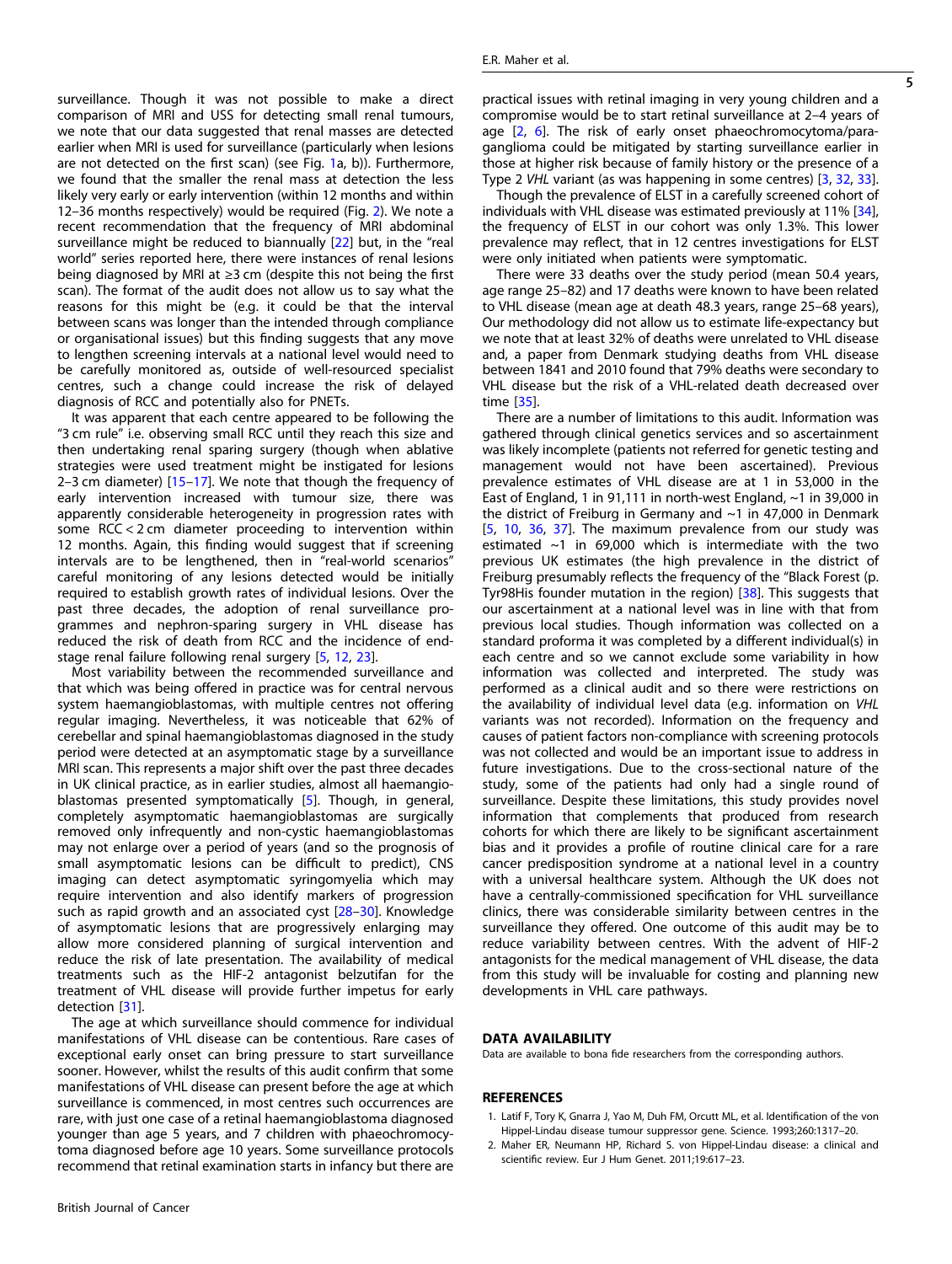- <span id="page-5-0"></span>3. Gossage L, Eisen T, Maher ER. VHL, the story of a tumour suppressor gene. Molecular analysis of de novo germline mutations in the von Hippel-Lindau disease gene. Nat Rev Cancer. 2015;15:55–64.
- 4. Nielsen SM, Rhodes L, Blanco I, Chung WK, Eng C, Maher ER, et al. Von Hippel-Lindau Disease: Genetics and Role of Genetic Counseling in a Multiple Neoplasia Syndrome. J Clin Oncol. 2016;34:2172–81.
- 5. Maher ER, Yates JR, Harries R, Benjamin C, Harris R, Moore AT, et al. Clinical features and natural history of von Hippel-Lindau disease. Q J Med. 1990;77:1151–63.
- 6. Wiley HE, Krivosic V, Gaudric A, Gorin MB, Shields C, Shields J, et al. Management of retinal hemangioblastoma in von Hippel-Lindau Disease. Retina. 2019;39:2254–63.
- 7. Melmon KL, Rosen SW. Lindau's disease. Review of the literature and study of a large kindred. Am J Med. 1964;36:595–617.
- 8. Fill WL, Lamiell JM, Polk NO. The radiographic manifestations of von Hippel-Lindau disease. Radiology. 1979;133:289–95.
- 9. Green JS, Bowmer MI, Johnson GJ. Von Hippel-Lindau disease in a Newfoundland kindred. CMAJ. 1986;134:133–8.
- 10. Neumann HP, Wiestler OD. Clustering of features of von Hippel-Lindau syndrome: evidence for a complex genetic locus. Lancet. 1991;337:1052–4.
- 11. Chauveau D, Duvic C, Chrétien Y, Paraf F, Droz D, Melki P, et al. Renal involvement in von Hippel-Lindau disease. Kidney Int. 1996;50:944–51.
- 12. Huson SM, Harper PS, Hourihan MD, Cole G, Weeks RD, Compston DA. Cerebellar haemangioblastoma and von Hippel-Lindau disease. Brain. 1986;109:1297–310.
- 13. Ong KR, Woodward ER, Killick P, Lim C, Macdonald F, Maher ER. Genotypephenotype correlations in von Hippel-Lindau disease. Hum Mutat. 2007;28:143–9.
- 14. Wilding A, Ingham SL, Lalloo F, Clancy T, Huson SM, Moran A, et al. Life expectancy in hereditary cancer predisposing diseases: an observational study. J Med Genet. 2012;49:264–9.
- 15. Duffey BG, Choyke PL, Glenn G, Grubb RL, Venzon D, Linehan WM, et al. The relationship between renal tumor size and metastases in patients with von Hippel-Lindau disease. J Urol. 2004;172:63–5.
- 16. Grubb RL 3rd, Choyke PL, Pinto PA, Linehan WM, Walther MM. Management of von Hippel-Lindau-associated kidney cancer. Nat Clin Pr Urol. 2005;2:248–55.
- 17. Herring JC, Enquist EG, Chernoff A, Linehan WM, Choyke PL, Walther MM. Parenchymal sparing surgery in patients with hereditary renal cell carcinoma: 10 year experience. J Urol. 2001;165:777–81.
- 18. Richards FM, Payne SJ, Zbar B, Affara NA, Ferguson-Smith MA, Maher ER. Molecular analysis of de novo germline mutations in the von Hippel-Lindau disease gene. Hum Mol Genet. 1995;4:2139–4.
- 19. Tabaro F, Minervini G, Sundus F, Quaglia F, Leonardi E, Piovesan D, et al. VHLdb: a database of von Hippel-Lindau protein interactors and mutations. Sci Rep. 2016;6:31128.
- 20. Evans DG, Maher ER, Macleod R, Davies DR, Craufurd D. Uptake of genetic testing for cancer predisposition. J Med Genet. 1997;34:746–8.
- 21. Binderup ML, Bisgaard ML, Harbud V, Møller HU, Gimsing S, Friis-Hansen L, et al. Von Hippel-Lindau disease (vHL). National clinical guideline for diagnosis and surveillance in Denmark. 3rd edition. Dan Med J. 2013;60:B4763.
- 22. Chahoud J, McGettigan M, Parikh N, Boris RS, Iliopoulos O, Rathmell WK, et al. Evaluation, diagnosis and surveillance of renal masses in the setting of VHL disease. World J Urol. 2021;39:2409–15.
- 23. Maddock IR, Moran A, Maher ER, Teare MD, Norman A, Payne SJ, et al. A genetic register for von Hippel-Lindau disease. J Med Genet. 1996;33:120–7.
- 24. Chen X, Sanfilippo CJ, Nagiel A, Hosseini H, Mitchell D, McCannel CA, et al. Early detection of retinal hemangioblastpmas in von Hippel-Lindau disease using ultrawidefield fluorescein angiography. Retina. 2018;38:748–54.
- 25. Mansfield Smith S, Makam R, Sullivan L, Sandford R, Allen L. Is ultra wide-field retinal imaging alone appropriate for retinal angioma screening in lower risk subjects attending Von Hippel-Lindau (VHL) clinics? Ophthalmic Genet. 2019;40:403–6.
- 26. Kaelin WG Jr, Maher ER. The VHL tumour-suppressor gene paradigm. Trends Genet. 1998;14:423–6.
- 27. Choyke PL, Glenn GM, Walther MM, Patronas NJ, Linehan WM, Zbar B. von Hippel-Lindau disease: genetic, clinical, and imaging features. Radiology. 1995;194:629–42.
- 28. Lonser RR, Butman JA, Huntoon K, Asthagiri AR, Wu T, Bakhtian KD, et al. Prospective natural history study of central nervous system hemangioblastomas in von Hippel-Lindau disease. J Neurosurg. 2014;120:1055–62.
- 29. Lonser RR, Weil RJ, Wanebo JE, DeVroom HL, Oldfield EH. Surgical management of spinal cord hemangioblastomas in patients with von Hippel-Lindau disease. J Neurosurg. 2003;98:106–16.
- 30. Huntoon K, Wu T, Elder JB, Butman JA, Chew EY, Linehan WM, et al. Biological and clinical impact of hemangioblastoma-associated peritumoral cysts in von Hippel-Lindau disease. J Neurosurg. 2016;124:971–6.
- 31. Jonasch E, Donskov F, Iliopoulos O, Kimryn Rathmell W, Narayan V, Maughan BL, et al. Phase II study of the oral HIF-2α inhibitor MK-6482 for Von Hippel-Lindau disease–associated renal cell carcinoma. J Clin Oncol. 2020;38:5003–5003.
- 32. Crossey PA, Richards FM, Foster K, Green JS, Prowse A, Latif F, et al. Identification of intragenic mutations in the von Hippel-Lindau disease tumour suppressor gene and correlation with disease phenotype. Hum Mol Genet. 1994;3:1303–8.
- 33. Zbar B, Kishida T, Chen F, Schmidt L, Maher ER, Richards FM, et al. Germline mutations in the Von Hippel-Lindau disease (VHL) gene in families from North America, Europe, and Japan. Hum Mutat. 1996;8:348–57.
- 34. Manski TJ, Heffner DK, Glenn GM, Patronas NJ, Pikus AT, Katz D, et al. Endolymphatic sac tumors. A source of morbid hearing loss in von Hippel-Lindau disease. JAMA. 1997;277:1461–6.
- 35. Binderup ML, Jensen AM, Budtz-Jørgensen E, Bisgaard ML. Survival and causes of death in patients with von Hippel-Lindau disease. J Med Genet. 2017;54:11–8.
- 36. Evans DG, Howard E, Giblin C, Clancy T, Spencer H, Huson SM, et al. Birth incidence and prevalence of tumor-prone syndromes: estimates from a UK family genetic register service. Am J Med Genet A. 2010;152A:327–32.
- 37. Binderup ML. von Hippel-Lindau disease: Diagnosis and factors influencing disease outcome. Dan Med J. 2018;65:B5461.
- 38. Brauch H, Kishida T, Glavac D, Chen F, Pausch F, Höfler H, et al. Von Hippel-Lindau (VHL) disease with pheochromocytoma in the Black Forest region of Germany: evidence for a founder effect. Hum Genet. 1995;95:551–6.

#### ACKNOWLEDGEMENTS

We acknowledge support from the NIHR UK Rare Genetic Disease Research Consortium. We also thank the many individuals who contributed to VHL clinical services in Leicester (Corrina Powell, Vanita Jivanji and Mark C Dalby), Manchester (Zerin Hyder, Ruth Heaton), North West Thames Regional Genetics Service (Lauren Limb), Wessex Clinical Genetics Service (Professor Diana Eccles), West Midlands Clinical Genetics Service (Sue Carless). We thank VHL Alliance UK fpatient support group or their help in designing the audit.

#### AUTHOR CONTRIBUTIONS

All authors collected clinical data and critically reviewed the manuscript. ERM and RNS analysed the aggregated data and wrote the first draft.

#### **FUNDING**

We thank the NIHR Cambridge Biomedical Research Centre and VHL Alliance UK for funding research into VHL disease. The University of Cambridge has received salary support (ERM, RNS) from the NHS in the East of England through the Clinical Academic Reserve. The views expressed are those of the authors and not necessarily those of the NHS or Department of Health.

#### ETHICS APPROVAL AND CONSENT TO PARTICIPATE

Approval for an audit of specialist services for VHL disease services was provided at each of the participating centres. Individual patient consent was not obtained.

## CONSENT TO PUBLISH

Not applicable.

#### COMPETING INTERESTS

EM and JB have received compensation for participating in an expert forum meeting organised by Merck Sharp & Dohme. Other authors have no competing interests to declare.

## ADDITIONAL INFORMATION

**Supplementary information** The online version contains supplementary material available at <https://doi.org/10.1038/s41416-022-01724-7>.

Correspondence and requests for materials should be addressed to Eamonn R. Maher or Richard N. Sandford.

Reprints and permission information is available at [http://www.nature.com/](http://www.nature.com/reprints) [reprints](http://www.nature.com/reprints)

Publisher's note Springer Nature remains neutral with regard to jurisdictional claims in published maps and institutional affiliations.